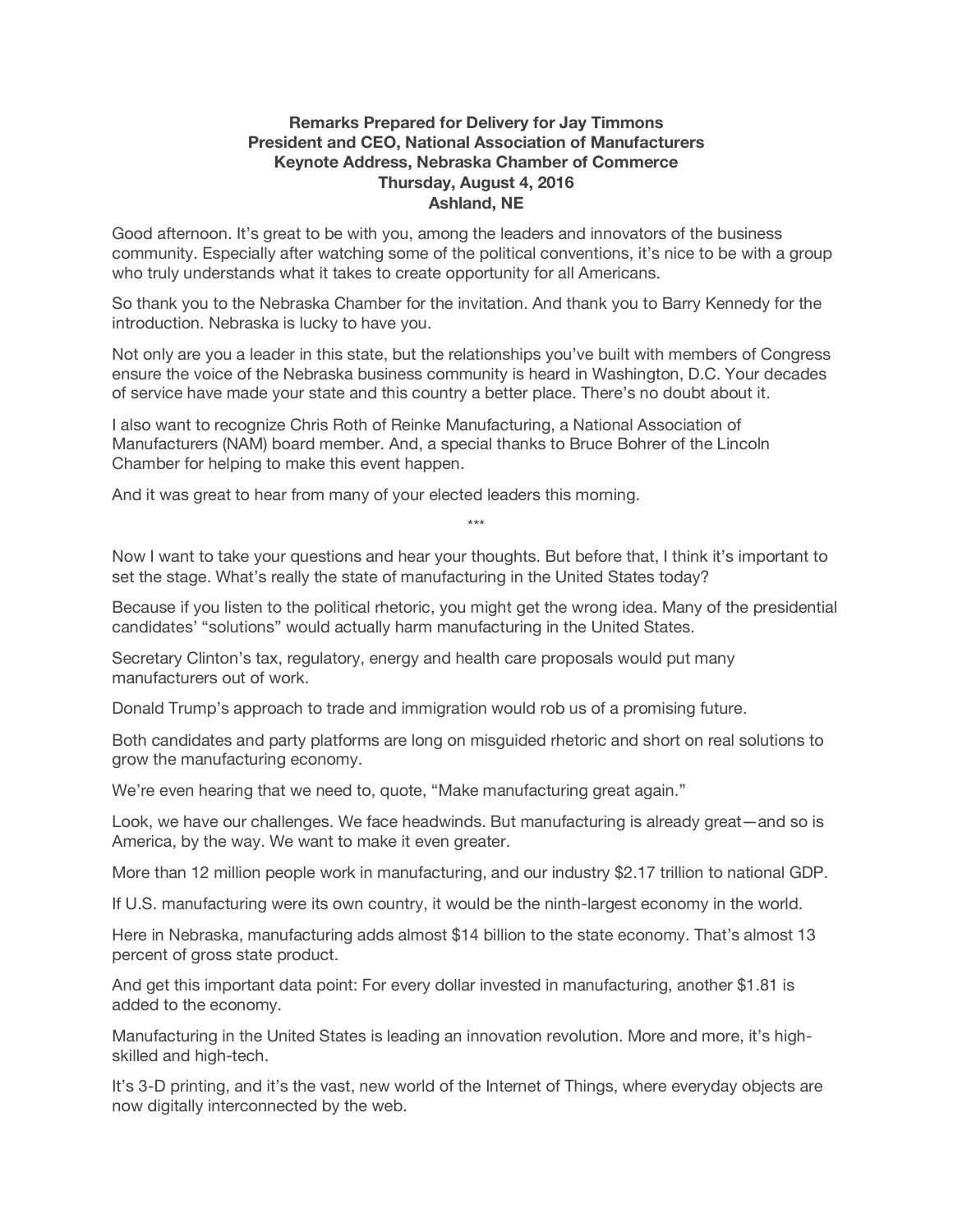That's modern manufacturing. That's the future we need to seize.

But, there are obstacles still in our way. Unavoidable headwinds like global economic weakness and worldwide instability will be slow to change. But our leaders have the power to fix other barriers to opportunity and success.

They can fix policies in Washington that are holding us back.

And that's the change we, at the NAM, fight for every day—with everything we have. Our Manufacturers' Center for Legal Action battles in the courts to defend manufacturers and stop harmful regulations. Our campaigns—in and outside of Washington—turn the tide in manufacturing's favor with our industry-leading government relations, external relations and communications teams.

We're ensuring that manufacturing has a voice that measures up to our history, our legacy and our future.

At the NAM, we also wanted to make it easy on our leaders to chart the right path forward. So on our 2016 State of Manufacturing Tour, we spelled out exactly the right policies in our 2016 Agenda for Economic Growth and American Exceptionalism, titled "Competing to Win."

The message is this: if a candidate really wants to be a manufacturing president, this is the agenda.

And, if you want to be a manufacturing voter, these are the issues that affect our livelihood and our families.

"Competing to Win" focuses on 11 areas:

- tax;
- trade;
- energy;
- environment;
- transportation and infrastructure;
- labor;
- immigration;
- workforce;
- health care;
- research, innovation and technology; and
- regulatory and legal reform.

We go into more detail than we have time for today. So I'm just going to touch on each one briefly.

Start with taxes. We have to fix our broken, decrepit tax code. Companies in America pay a higher tax rate than their competitors in every other developed, major economy. Our tax code means we are starting from behind.

If we achieve comprehensive tax reform, that would mean…

- 6.5 million jobs added to the U.S. economy over 10 years;
- Lower tax burdens for companies of all sizes;
- Driving down the corporate rate to 25 percent or lower; and
- Moving away from a seemingly prehistoric tax system that taxes worldwide income to a modern, territorial system so U.S. companies can compete on a level playing field.

We live in a global economy. Our tax system needs to recognize that reality.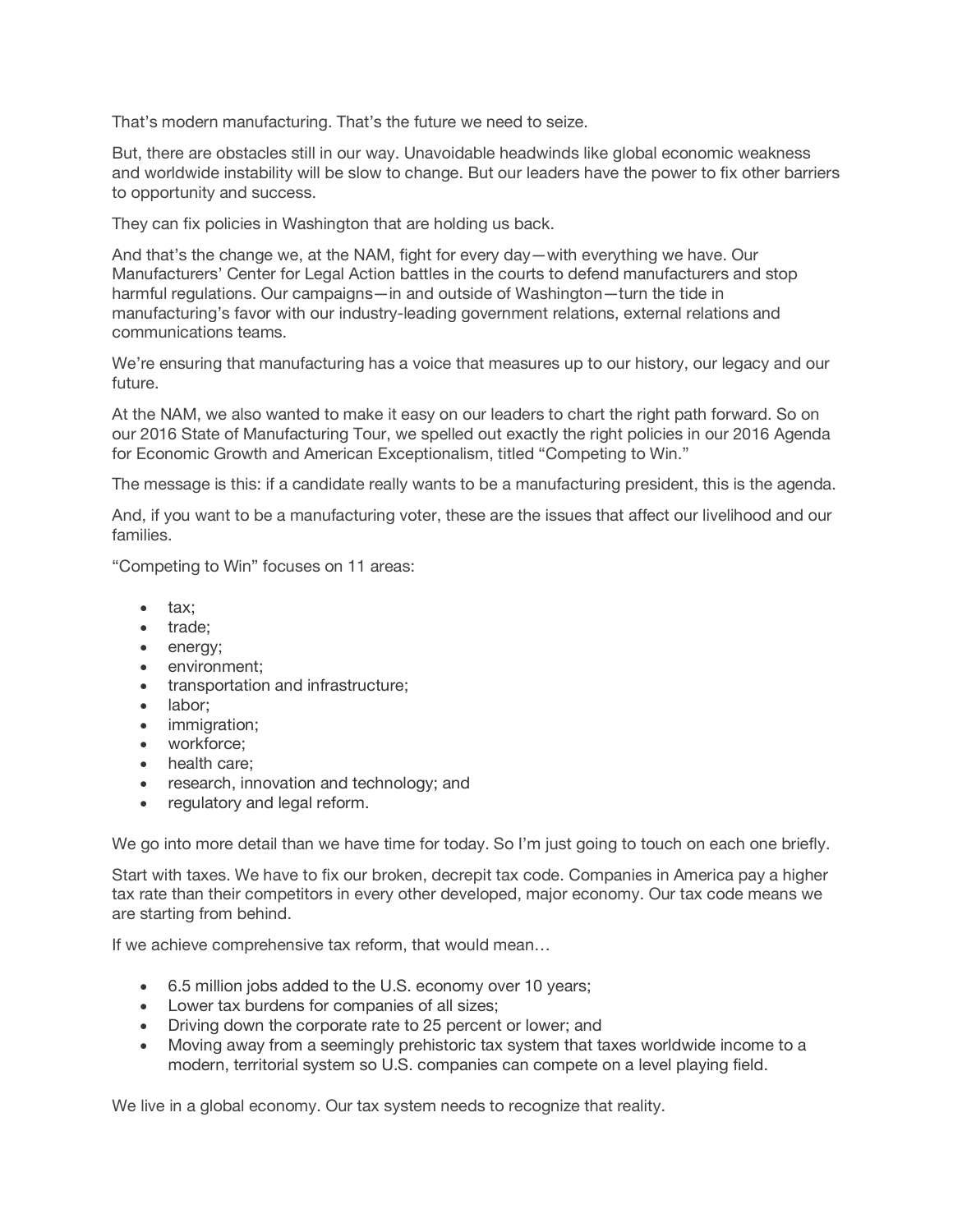Our trade agenda also has to recognize that. We can't rely on the U.S. market alone when 95 percent of world customers live outside our borders.

Here in Nebraska, exports are directly tied to more than 62,000 jobs. That's why agreements like the Trans-Pacific Partnership are so important.

And it is really dispiriting to hear both major candidates voice opposition to the TPP—when a recent NBC/*Wall Street Journal* poll found that 55 percent of voters agree that free trade is "good for America."

We can support the TPP, while still working harder at enforcing the rules—to create a more level playing field.

It's a similar story in the energy world. Our access to diverse, affordable and reliable energy is a tribute to American innovation. To keep our energy supply reliable and affordable, we need to encourage the use of all energy sources.

Earlier this year, manufacturers won a landmark victory when the Supreme Court halted the Clean Power Plan while we argue our case in court. Now, we keep fighting to roll back this overreaching regulation permanently.

The truth is, manufacturers are leading the way in protecting the environment through greater sustainability and reduced emissions. Manufacturers have reduced greenhouse gas emissions by more than 10 percent since 2005. Ozone levels are down 25 percent since 1990. But, we can't build a sustainable future if we're coping with outdated or misguided laws.

Likewise, we aren't going to build a modern economy when we are relying on a frail and crumbling infrastructure.

Go elsewhere in the world and you will be a witness to more up-to-date, modern infrastructure systems. But here in America, deteriorating roads and aging railways threaten not only our quality of life but also our very ability to compete economically.

We need greater commitment to build the system of the future, including our ports, inland waterways, railways and aviation system. We can do better—and create jobs along the way.

More and better jobs are exactly what officeholders and candidates should have as their numberone priority. There are no more creative, industrious or productive workers than right here in the U.S. So we need labor laws and workplace regulations that reflect the dynamics of modern manufacturing.

Unfortunately, over the past seven years, we've seen some regulations from the National Labor Relations Board that are making doing business more expensive and hiring and supporting workers more difficult. But it's understandable when you have members of the powerful board who have never run a business or had to grow jobs.

Our people and our economy are strong because of our diversity as a nation as well. We are a nation of immigrants. We attract the best and the brightest to our shores. So let's acknowledge that our immigration system is broken. Let's fix it and get it right.

Our country thrives when we meld cultures and build communities. And manufacturing thrives when we have access to a skilled and productive workforce.

Over the next decade, we will likely need to fill 3.4 million manufacturing jobs. But 2 million of those jobs are going to go unfilled because there's a shortage of workers with the right skills—often hightech skills. That's what we call the "skills gap."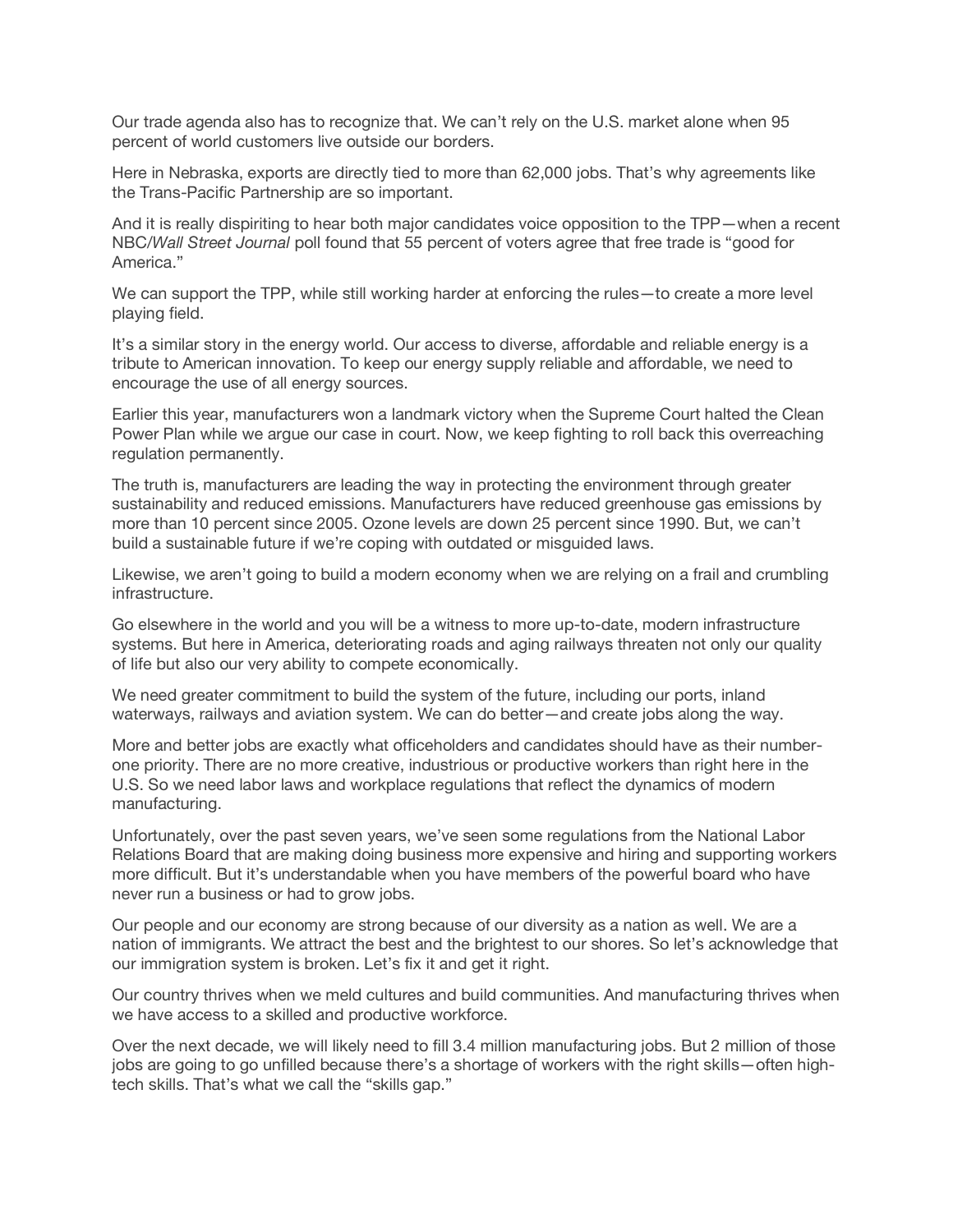So we have to get more young people to consider careers in manufacturing, update and improve our training programs and foster industry partnerships.

And I want to give a shout-out to NAM board member T.R. Raimondo of Behlen Manufacturing Co. for his leadership in this area. He's doing great work in Nebraska, helping young people see that if they can dream it, they can do it in manufacturing. He's a true ambassador for our industry.

Of course, updated skills is one factor for a productive workforce. So, too, is health care.

Congress made important strides last year when they suspended the medical device tax and delayed a tax on employee benefits.

The next step is to decrease costs and increase savings and options for working families. Government policy shouldn't limit the options offered to employees. But as coverage becomes more expensive, that is exactly what is happening. Quality of life matters, and we need to get health care policy right.

A more rewarding quality of life is also made possible by our ability as a nation to invest in research, innovation and new technology.

Last year, Congress finally made the research and development incentive a permanent part of our tax code. That sent a clear message to the world that we are not done inventing the future. Now, let's protect the products that result from innovation.

Our leaders must never back down from our commitment to strong intellectual property protections, and manufacturers must have the ability to defend ourselves against trade secret and intellectual property theft.

And that brings us to the final piece of our agenda: regulatory and legal reform.

It's pretty straightforward: Our legal and regulatory systems are broken. In fact, our regulatory system costs \$2 trillion, while our legal system is more than twice as expensive as major competitors like Japan, France, Canada and the United Kingdom.

We all want safe workplaces and clean air and water. Regulations are important to a successful system of free enterprise. But manufacturers today bear a disproportionate share of the burden of regulatory compliance costs. So we need better, transparent regulations.

For small manufacturers with fewer than 50 employees, regulation costs total almost \$35,000 per employee per year—more than three times the cost for the average U.S. company. That's one of the reasons the NAM launched a campaign, called the Power of Small, to tell the stories of small manufacturers…about the real-life burdens they face.

We can't afford to stay silent. It's time to call for real, wholesale reform. And if that's a cause you believe in, I encourage you to learn more about our Rethink Red Tape campaign at rethinkredtape.com.

\*\*\*

As you can see, that's a full bucket of diverse priorities, and this is what actually matters to grow manufacturing in America and in Nebraska.

We don't need protectionism or isolationism, which we heard listening to speeches at the conventions.

All of our policy goals are guided by four core principles that are the foundational values of the country we love.